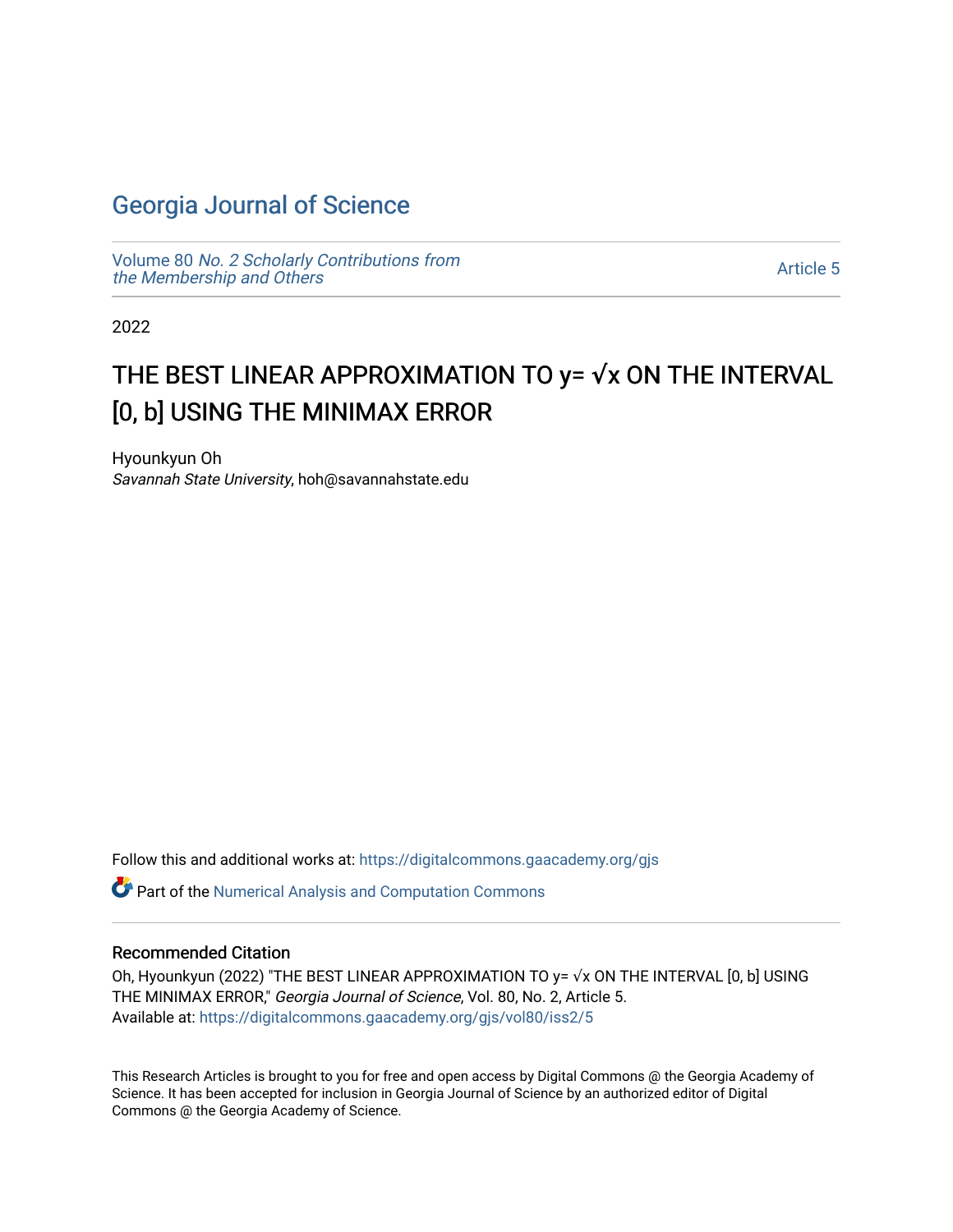## THE BEST LINEAR APPROXIMATION TO y= √x ON THE INTERVAL [0, b] USING THE MINIMAX ERROR

#### Acknowledgements

This research project is proceeded with a sponsor of "NSF-TIP grant (171944- PI: Atean Agegnehu): Targeted Infusion Project: Developing a Minor in Applied Mathematics at Savannah State University"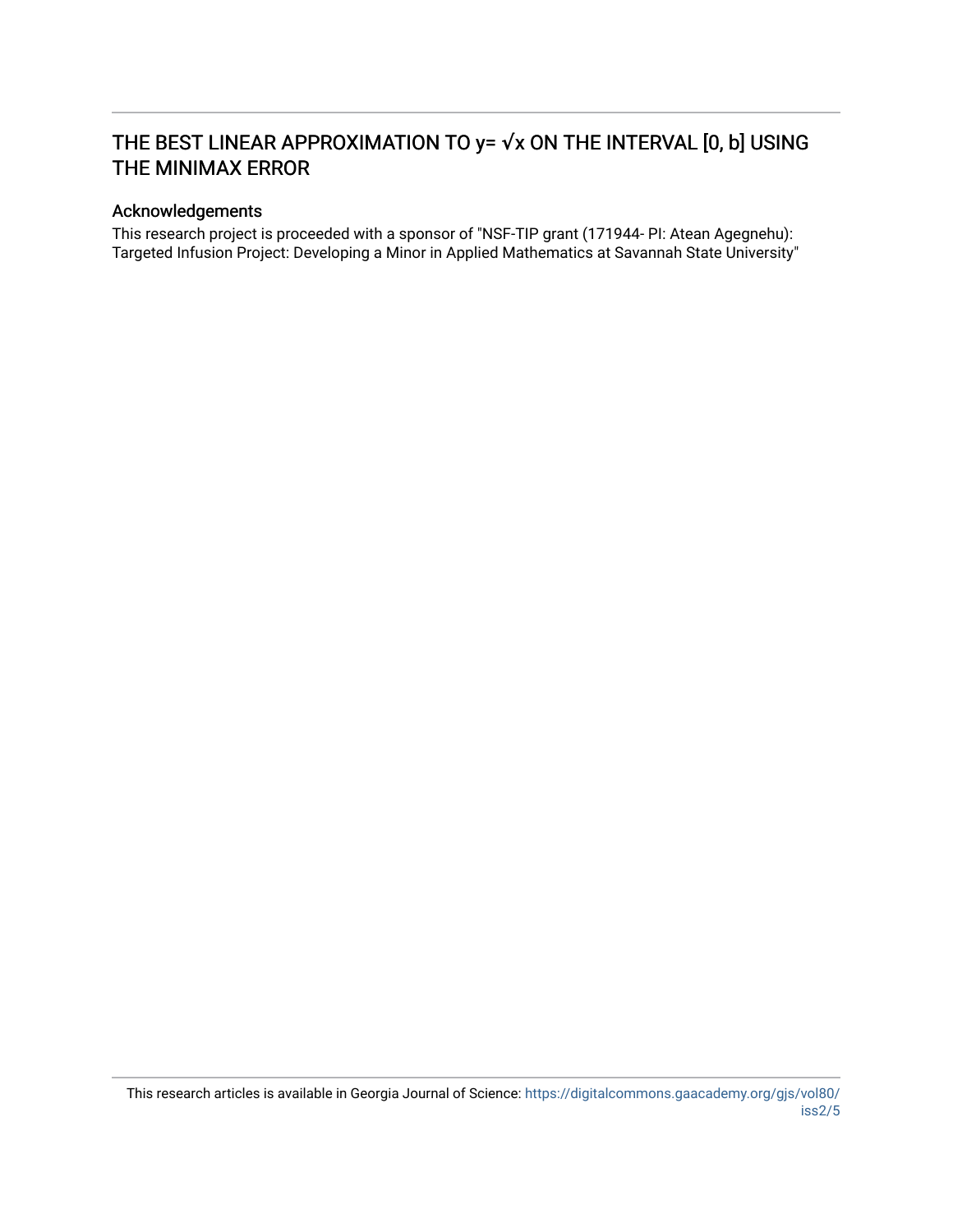#### THE BEST LINEAR APPROXIMATION TO  $y = \sqrt{x}$  ON THE INTERVAL [0, b] **USING THE MINIMAX ERROR**

Hyounkyun Oh\*, Josiah Riddick, Sujin Kim Department of Mathematics Savannah State University Savannah, GA 31404 \*corresponding author: hoh@savannahstate.edu

#### **Abstract**

*This study discusses how to find the best linear approximation*  $p(x) = mx + n$  *to a fundamental function*  $y = \sqrt{x}$  *on the interval* [0, b], especially using the minimax error *in Numerical Analysis. For this aim we employ two mathematical techniques: a) using the MATLAB code, positioning m and n values of the smallest maximum error on a broad range of m, and n value matrix in a rough scale and then repeatedly refining the regions in the smaller scales and b) finding t*hree-point fitting line to a set of non-colinear three points. *We see that both results are successfully obtained and identical each other neglecting the error tolerance.*

**Keywords**: Best approximation, Minimax error, Three-point fitting line

#### **I. Introduction**

Approximation theory has always brought numerous applications to numerical issues appearing in various scientific and engineering disciplines. In mathematics, approximation theory is used to replace complicated functions with simpler functions, especially polynomial functions, or to attain the best fitting function to given data in a certain class. In this replacement, while the Taylor polynomial approximation emphasizes the local properties of the original function around a specific point, the Best Approximation or the Least Square method look for an alternative function which has the smallest error in a specified error type over a certain domain.

In this research we discuss how to find the best linear approximation  $p(x) = mx + n$ to a fundamental function  $y = \sqrt{x}$  on the interval [0, b] for some positive number  $b \in \mathbb{R}$ , especially using the minimax error.

**Mathematical Background**: In mathematics, the best approximation algorithm with minimax error or minimax problem is a method to find a polynomial of degree  $n$  that minimizes the maximum error. The maximum error employs the maximum norm (or supremum norm or infinity norm) that assigns to a function  $f:[a, b] \to \mathbb{R}$  on the interval  $[a, b]$  the nonnegative number

$$
||f||_{\infty} = \max_{a \le x \le b} |f(x)| = \sup\{|f(x)| : x \in [a, b]\}.
$$

Here we know that the supremum is actually the maximum for continuous functions because a continuous function on a closed bounded interval  $[a, b]$  always attains its maximum on it. Then the minimax error for a polynomial approximation function  $p(x)$ of degree *n* to a function  $f(x)$  is defined as

$$
E_n(f, p) = \min_{\deg(p) \le n} \|f - p\|_{\infty} = \min_{\deg(p) \le n} \{ \max_{a \le x \le b} |f(x) - p(x)| \}.
$$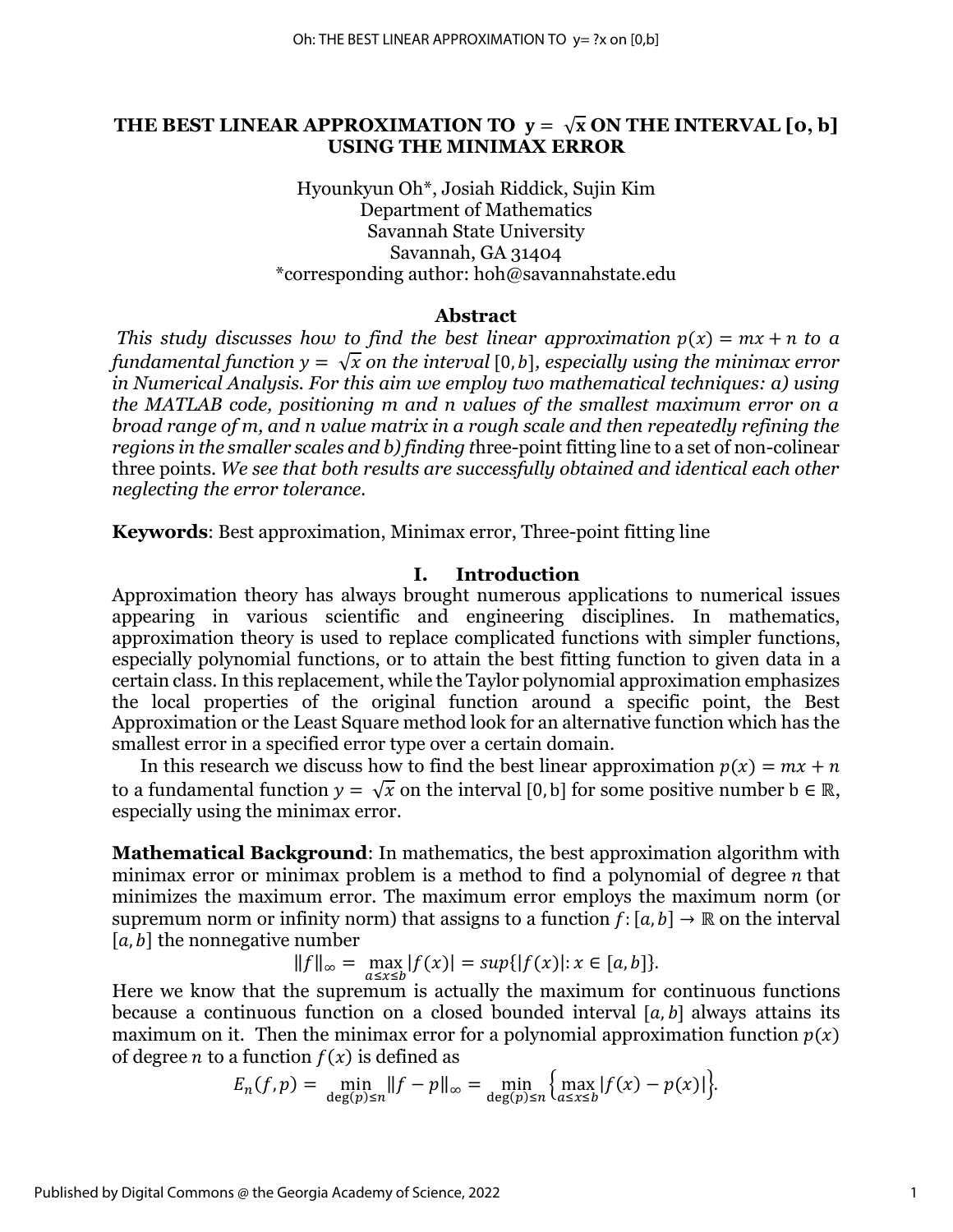See the details in (Phillips 2003) and, (Burden *at al.* 2015). For example, when a function  $f(x) = \sqrt{x}$  is defined on the interval [0, 5], the approximation algorithm of degree 1 finds a linear polynomial  $p(x) = mx + n$  of degree at most 1 in the absolute sense that minimizes the value

$$
\max_{0\leq x\leq 5} \left|\sqrt{x}-(mx+n)\right|.
$$

Eventually, the problem is to find the  $m$  and  $n$  where a two-variable real valued absolute difference function g:  $\mathbb{R}^2 \to \mathbb{R}$  defined by

$$
g(m,n) = \max_{0 \le x \le 5} \{ |\sqrt{x} - (mx+n)| \}
$$

attains its minimum. Since this minimax best approximation involves the absolute values,  $(g(m, n)$  may fail in differentiation at certain points and thus it is often compared to the Least Square Method using the  $L_2$  norm

$$
||f||_2 = \left(\int_a^b (f(x))^2 dx\right)^{1/2}
$$

in computation convenience.

#### **II.** The Best Linear Approximation to  $f(x) = \sqrt{x}$  on [0, b]

Finding the best linear approximation  $p(x) = mx + n$  to a basic function  $f(x) = \sqrt{x}$  on the general interval [0, b] using the minimax error implies to find the straight line which is closest to the curve  $f(x) = \sqrt{x}$  in the sense of maximum error. For example, letting  $b =$ 5 and  $m = 0.4$  and  $n = 0$ , i.e.  $p_1(x) = 0.4x$ , the graphs of two functions and their absolute difference function  $g_1(x) = |\sqrt{x} - 0.4x|$  are shown [Figure 1.](#page-3-0)



<span id="page-3-0"></span>**Figure 1.** Graphs of  $f(x) = \sqrt{x}$  and  $p_1(x) = 0.4x$  (left) and their absolute difference function  $g_1(x) =$  $|\sqrt{x} - \mathbf{0} \cdot 4x|$  (right)

Then, as shown in the right of [Figure 1](#page-3-0), the maximum possible error occurs at the critical point of  $g_1(x)$ , that is,

$$
g_1'(x) = \frac{1}{2\sqrt{x}} - 0.4 = 0
$$

which says  $x = 1.5625$  and  $g_1(1.5625) = 0.625$ . That is, the maximum error of the approximation  $p_1(x) = 0.4x + 0$  to the function  $f(x) = \sqrt{x}$  over the interval [0,5] is

$$
\left\|\sqrt{x} - (0.4x + 0)\right\|_{\infty} = \|g_1\|_{\infty} = 0.625.
$$

Again, if  $m = 0.3577$  and  $n = 0.39$ , and if defining  $p_2(x) = 0.3577x + 0.39$ , shown as in [Figure 2](#page-4-0), the maximum error at the critical point is  $g_2(1.9539) = 0.3089$  at  $x = 1.9539$ from

$$
g_2'(x) = \frac{1}{2\sqrt{x}} - 0.3577 = 0.
$$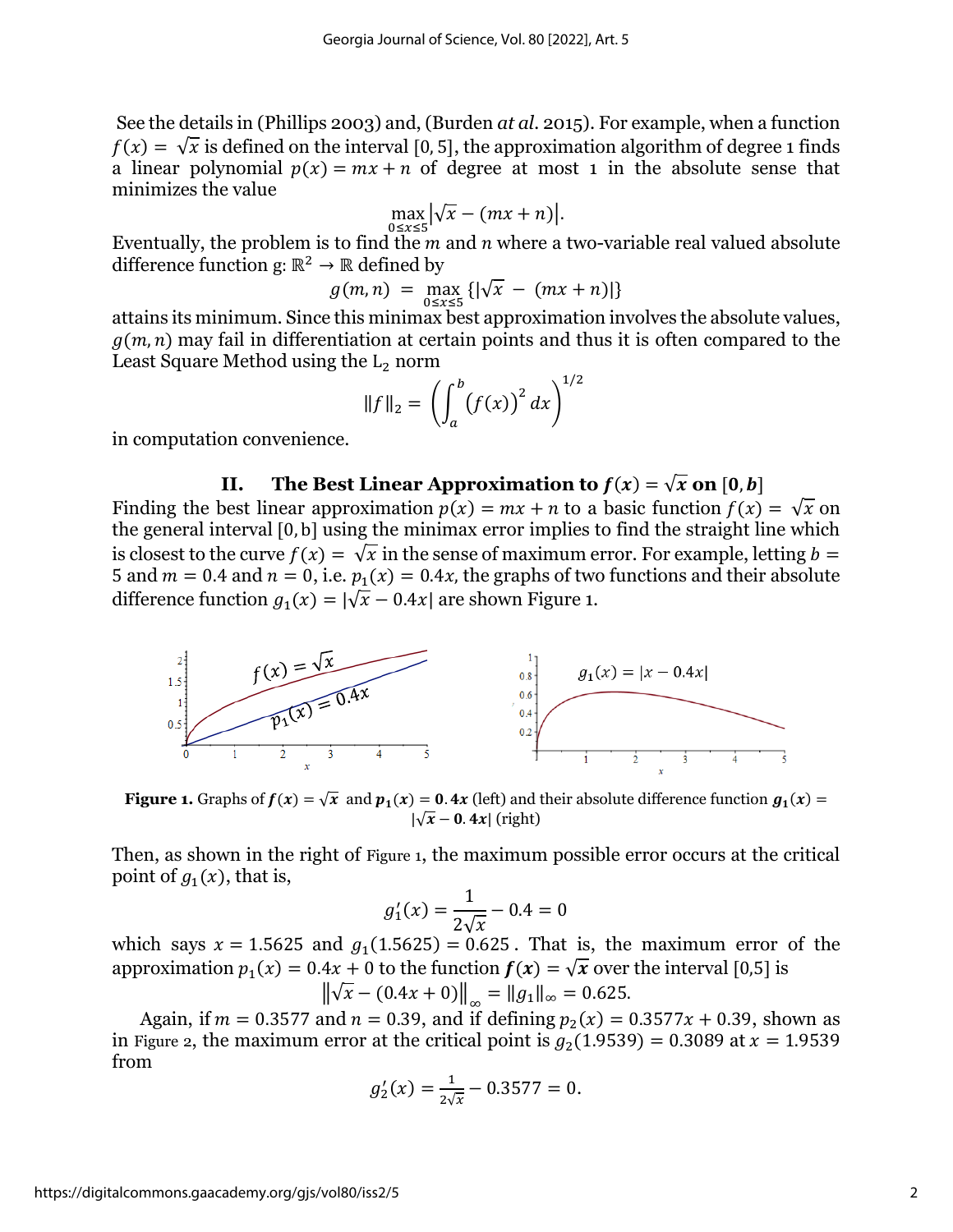

<span id="page-4-0"></span>**Figure 2.** Graphs of  $f(x) = \sqrt{x}$  and  $p_2(x) = 0.3577x + 0.39$  (left) and their absolute difference function  $\boldsymbol{g}_2(\boldsymbol{x}) = |\sqrt{\boldsymbol{x}} - \textbf{0}.~\textbf{3577} \boldsymbol{x} - \textbf{0}.~\textbf{39}| \text{ (right)}$ 

On the other hand, at each end point the function value  $g_2(0) = 0.39$  and  $g_2(5) = 0.0576$ , respectively and the maximum possible error then occurs at  $x = 0$  with  $||g_2||_{\infty} = 0.39$ . Thus,  $p_2(x) = 0.3577x + 0.39$  is considered as a better approximation than  $p_1(x) = 0.4x$ in minimax error sense and the minimax error for the linear functions must be  $\mathrm{E}_1(f, p) \leq 1$ 0.39.

In general, the approximation functions position as one of pictures in Figure 3. That is, they meet at either no point or one point or two points. The graphs of corresponding



**Figure 3.** Possible three cases of  $f(x) = \sqrt{x}$  and its linear approximation

absolute difference functions are also shown in Figure 4. Thus, the maximum possible error  $||g||_{\infty}$  occurs at the critical point of the regular difference function  $\sqrt{x} - p(x)$  or the end point of domain. The points where the differentiation fails does not have any effect on maximum error and thus it is reasonable to neglect the non-differentiable points.



**Figure 4.** Three possible cases of patterns of absolute difference function  $g(x)$ 

Now letting the difference function  $g(x) = \sqrt{x} - mx - n$ , we have the critical point

<span id="page-4-1"></span>
$$
g'(x) = \frac{1}{2\sqrt{x}} - m = 0 \quad \Leftrightarrow \quad x = \frac{1}{4m^2}.
$$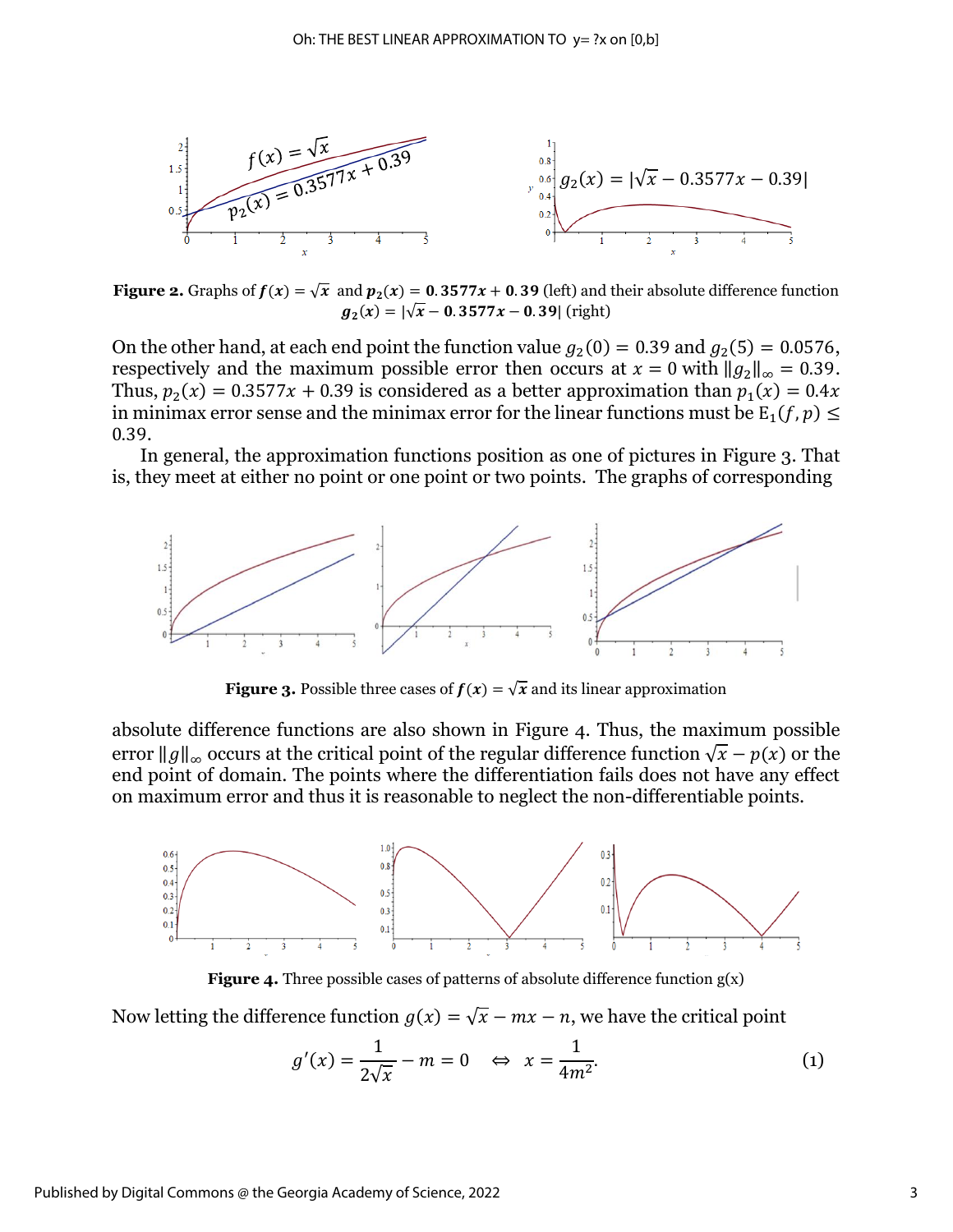So, it is enough to compare  $g(0)$ ,  $g(b)$  and  $g\left(\frac{1}{4m}\right)$  $\frac{1}{4m^2}$ ) to get the maximum error. That is, the maximum error for the approximation  $p(x) = mx + n$  is one of followings:

<span id="page-5-1"></span>
$$
|g(0)| = |n| \tag{2a}
$$

$$
|g(b)| = |\sqrt{b} - mb - n|
$$
 (2b)

$$
\left| g\left(\frac{1}{4m^2}\right) \right| = \left| \frac{1}{2m} - \frac{1}{4m} - n \right| = \left| \frac{1}{4m} - n \right| \tag{2c}
$$

### **Approach 1: Utilization of MATLAB loops**

To find the better approximation than  $p_2(x) = 0.3577x + 0.39$  on [0, 5], that is, to find a linear function with the maximum error less than 0.39, we try to test the maximum error for  $p(x) = mx + n$  on a rectangular range of 0.1. .21.1 for m and  $-10$ . .10 for n by 0.1-unit scales. Since the original function  $f(x) = \sqrt{x}$  is an increasing function, with reasonable intuition we skip to test the negative values in slope  $m$ . [Table 1](#page-5-0) shows a MATLAB code for this purpose.

#### <span id="page-5-0"></span>**Table 1: MATLAB code for the maximum error on a rectangular range of m and n**

The output of the code then shows that the smallest maximum error occurs at  $m_3 = 0.4$ and  $n_3 = 0.3$  with  $||g_3||_{\infty} = 0.325$ . Again, we examine the maximum error at a zoomedin rectangular range for  $m = 0.3$ . 0.5 and  $n = 0.2$ . 0.4 by 0.001-unit scales. This trial gives the smallest maximum error occurs at  $m_4 = 0.447$  and  $n_4 = 0.280$  with  $||g_4||_{\infty} = 0.280$ . Following output with 0.00001 scale says that  $p_5(x) = 0.44721x + 0.27951$  with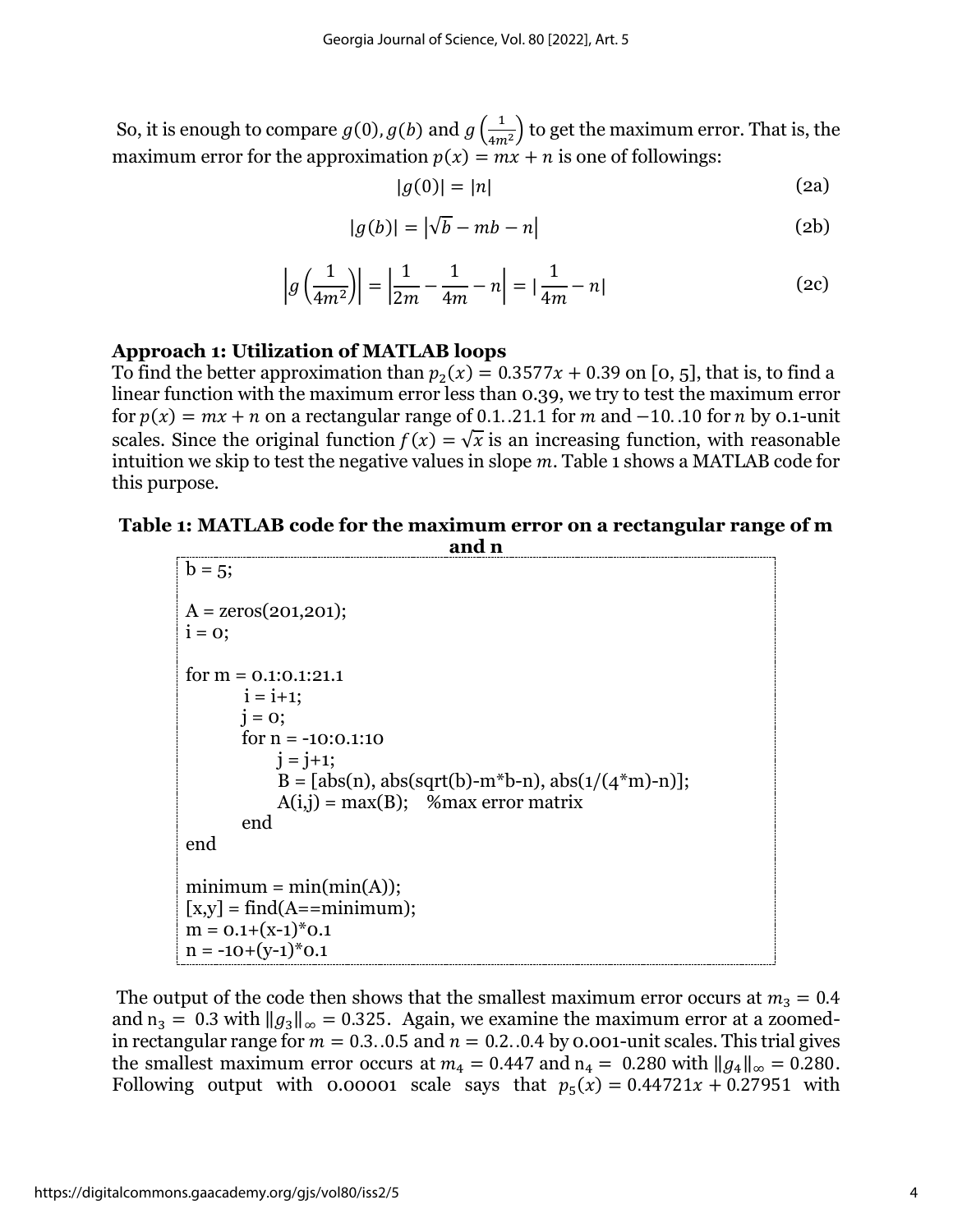$||g_5||_{\infty}$  = 0.2795114888 and this procedure is repeatedly done until the error tolerance  $\|\|g_n\|_{\infty} - \|g_{n+1}\|_{\infty} < \epsilon$ , that is, the difference between max errors gets small enough.

In the similar way for  $b = 10$ , we can still use the same code in [Table 1](#page-5-0) changing b value at the top of the code. Then on the rectangular range of  $m = 0.1$ . 21.1 and  $n =$ −10. 10 by 0.1-unit distance we have  $m_1 = 0.3$  and  $n_1 = -10 + 104 \cdot 0.1 = 0.4$  with  $||g_1||_{\infty} = 0.43333$ . In the first zoom-in rectangular range of  $m = 0.2$ . 0.4 and  $n = 0.3$ . 0.5 with 0.001-unit distance it gives  $m_2 = 0.316$  and  $n_2 = 0.396$  with  $||g_2||_{\infty} = 0.396$ . In the second zoom-in rectangular range of  $m = 0.315..0.0317$  and  $n = 0.395..0.397$  with 0.00001-unit distance we have the better approximation  $p_3(x) = 0.31623x + 0.39527$ with the maximum error  $||g_3||_{\infty} = 0.39529383$ . For other *b* values, the same procedures can be applied, repeatedly.

#### **Approach 2: Fitting line to a set of non-colinear three points**

Again, let's start with  $f(x) = \sqrt{x}$  over the interval [0, 5]. Finding the linear approximation  $p(x) = mx + n$  is the same to put a straight pen on the graph in which the pen is the least away from the curve, if possible. Since the biggest deviations occur at  $x = 0$  or  $x = 5$  or at a critical point in  $(c, \sqrt{c})$  for some c in (0,5), the problem is eventually how to put the pen closely from three non-collinear points (0,0), (5,  $\sqrt{5}$ ) and (c,  $\sqrt{c}$ ). See the left picture in [Figure 5.](#page-6-0) In these graphs the length of two side arrows represent the magnitude of maximum error. Then we see that the smallest deviation occurs when the errors are exactly the same at all these three points. That is, the approximation must be parallel to the line connecting the two end points (0,0) and (5,  $\sqrt{5}$ ) which says the slope of  $\frac{\sqrt{5}}{5}$ . It looks more obviously when the left figure is rotated clockwise at the angle  $\tan^{-1}(\sqrt{5})$  as shown

in the right figure of [Figure 5.](#page-6-0)



**Figure 5.** Best fitting line to non-colinear three points

<span id="page-6-0"></span>From the Eq. [\(1\),](#page-4-1) the critical point occurs at  $c = \frac{1}{4m^2} = \frac{5}{4}$  $\frac{3}{4}$  for the function  $g(x) = \sqrt{x}$  –  $mx - n$  and so three points are(0,0), (5,  $\sqrt{5}$ ) and  $\left(\frac{5}{4}\right)$  $\frac{5}{4}, \frac{\sqrt{5}}{2}$  $\frac{1}{2}$ ) on the curve. Since the errors are equivalent at these three points  $x = 0, x = \frac{5}{4}$  $\frac{3}{4}$  and  $x = 5$ , setting Eqs. [\(2a\)](#page-5-1) and (2a) to be equivalent in Eq. [\(3\)](#page-6-1)

<span id="page-6-1"></span>
$$
|n| = \left| \frac{1}{4m} - n \right| \iff n = \frac{1}{4\left(\frac{\sqrt{5}}{5}\right)} - n \tag{3}
$$